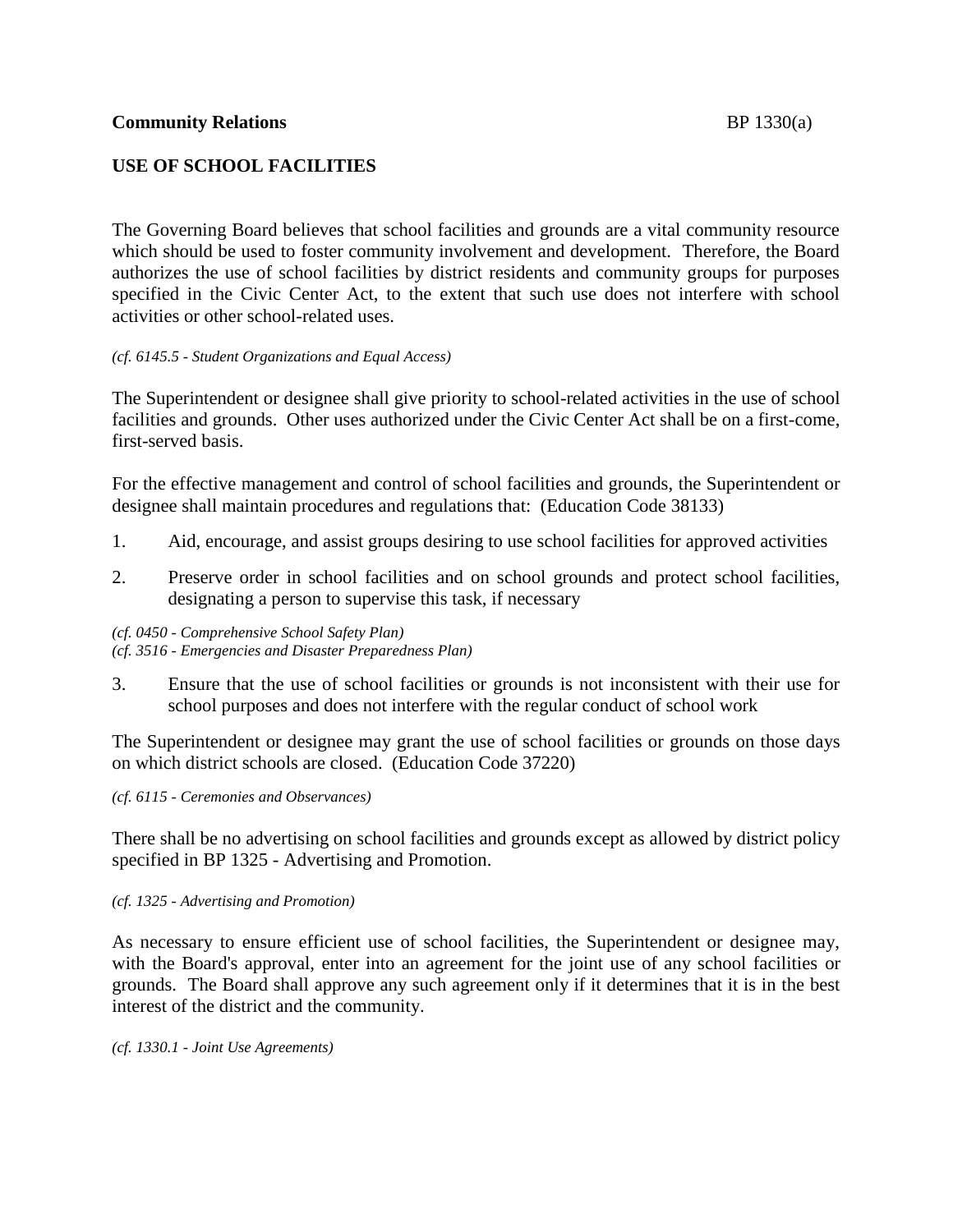# **USE OF SCHOOL FACILITIES** (continued)

# **Fees**

The Board shall adopt a comprehensive schedule of fees to be charged for community use of school facilities and grounds, including, but not limited to, the multipurpose room(s), playing or athletic field(s), track and field venue(s), tennis court(s), and outdoor basketball court(s). The schedule of fees shall be prepared in accordance with 5 CCR 14037-14041. (5 CCR 14041)

*(cf. 9320 - Meetings and Notices)*

The Board shall grant the use of school facilities or grounds without charge to school-related organizations whose activities are directly related to or for the benefit of district schools. All other groups requesting the use of school facilities under the Civic Center Act shall be charged an amount not exceeding direct costs determined in accordance with 5 CCR 14037-14041.

Non-profit organizations which seek to use school facilities on a regular, continuous and longterm basis may apply for a facility use rate differential. The Superintendent or designee will review the location, timing and duration of the proposed use to determine incremental operational costs, if any, resulting from such use.

Additionally, when any use of school facilities or grounds is for religious services, the district shall charge an amount at least equal to the district's direct costs. (Education Code 38134)

In determining direct costs to be charged for community use of each, or each type of, school facility or grounds, the Superintendent or designee shall calculate, in accordance with 5 CCR 14038, the community's proportionate share of the following costs: (Education Code 38134; 5 CCR 14038-14041)

1. Capital direct costs calculated in accordance with 5 CCR 14039, including the estimated costs of maintenance, repair, restoration, and refurbishment of non-classroom space school facilities or grounds

However, capital direct costs shall not be charged to organizations retained by the district or school to provide instruction or instructional activities to students during school hours or for classroom-based programs that operate after school hours, including, but not limited to, after-school, tutoring, and child care programs. (5 CCR 14037)

# *(cf. 5148 - Child Care and Development)*

*(cf. 5148.2 - Before/After School Programs)*

2.Operational direct costs calculated in accordance with 5 CCR 14040, including estimated costs of supplies, utilities, janitorial services, other services of district employees and/or BP 1330(c)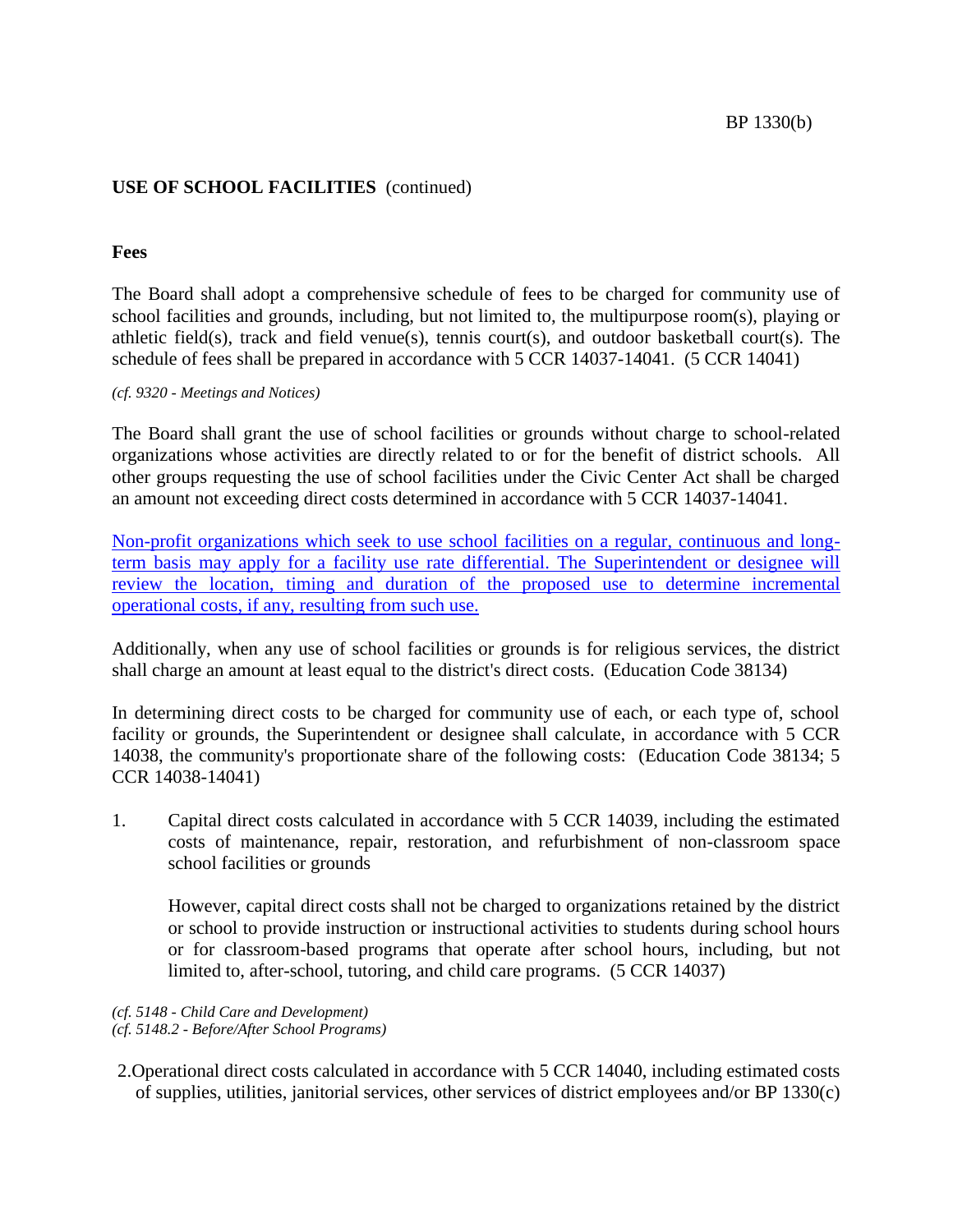# **USE OF SCHOOL FACILITIES** (continued)

contracted workers, and salaries and benefits paid to district employees directly associated with the administration of the Civic Center Act to operate and maintain school facilities and grounds

Direct cost fees shall not be discounted to any group or organization except when the discount is specifically authorized in the adopted fee schedule. (5 CCR 14041)

Groups shall be charged fair rental value when using school facilities or grounds for entertainment or meetings where admission is charged or contributions solicited and net receipts are not to be expended for charitable purposes or for the welfare of the district's students. (Education Code 38134)

# **Expending Funds Collected as Capital Direct Costs**

Any funds collected as capital direct costs shall be deposited into a special fund to be used only for capital maintenance, repair, restoration, and refurbishment of school facilities and grounds. (5 CCR 14042)

*Legal Reference: (see next page)*